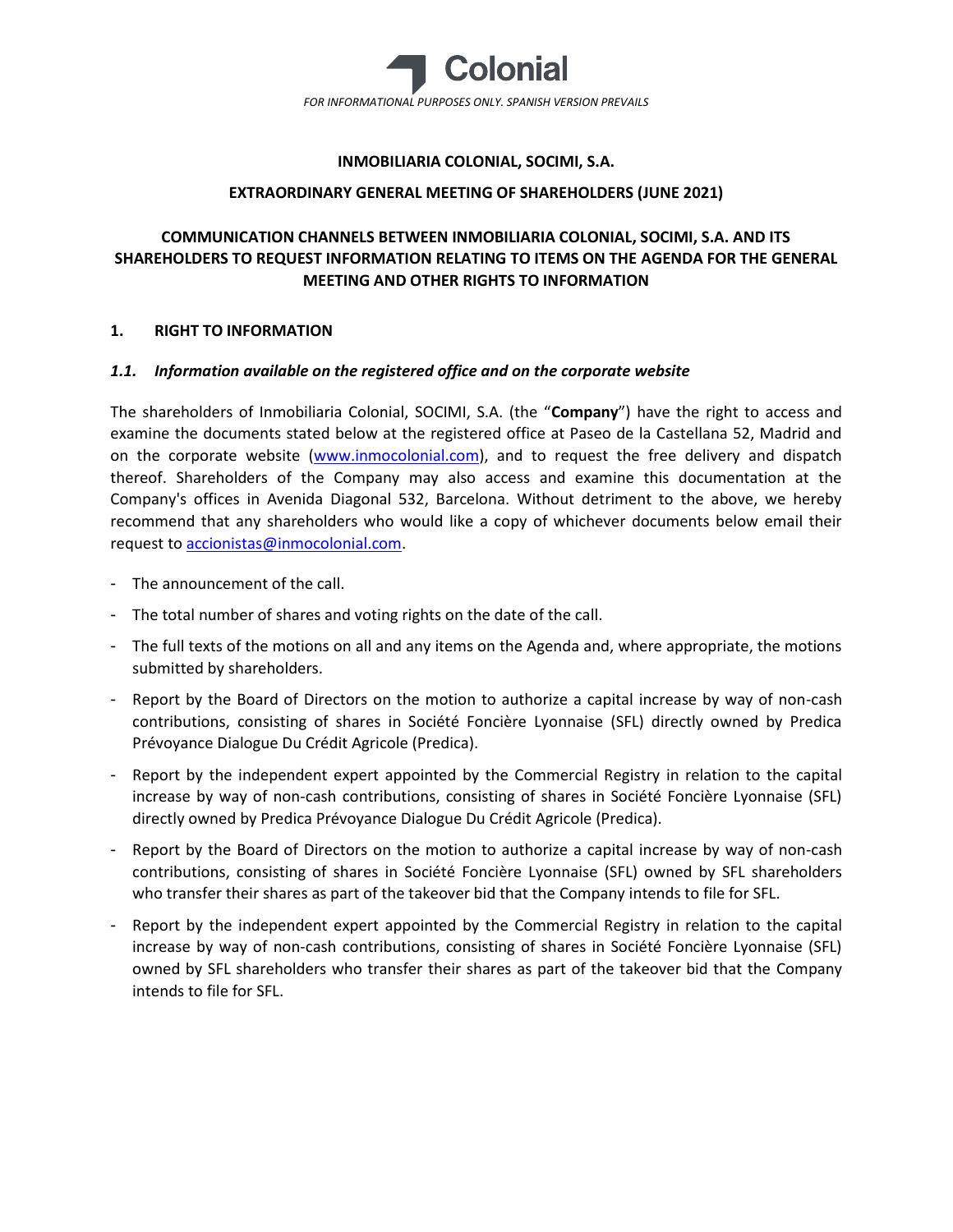

Also, generally:

- Communication channels between the Company and the shareholders.
- Model attendance, proxy and remote voting card.
- Methods and procedures to appoint a proxy at the General Meeting and to exercise the remote voting before the Meeting.
- Operating Rules for the Online Shareholders' Forum.
- Instructions for attending and voting at the General Meeting by electronic means.

#### *1.2. Right to information before the General Meeting*

Upon calling the meeting, and up to five days before the date scheduled for the General Meeting, shareholders may request such information or clarifications as they deem necessary in connection with the items on the Agenda or to submit any questions they consider appropriate in writing. Shareholders may also request in writing within the same time frame, any clarifications they consider necessary concerning any public information that the Company may have disclosed to the Spanish Securities Market Commission ("**CNMV**") since the date of the immediately preceding General Meeting, or regarding the auditor's report.

The Company will be required to provide the information requested, except in such cases where (i) the information may be unnecessary to safeguard the shareholder's rights; (ii) there are objective reasons to believe that the information could be used for purposes that are not related to the Company; and/or (iii) disclosing such information may harm the Company or related companies.

Notwithstanding the above, a request for information cannot be refused when it is supported by a number of shareholders of the Company who make up at least 25% of the Company's share capital. The shareholder shall be responsible for any harm and damages that may be caused by the abusive or harmful use of the information requested.

Valid requests for information, clarifications or questions made in writing and the written replies thereto will be included on the Company's website [\(www.inmocolonial.com\)](http://www.inmocolonial.com/). However, when, before raising a specific question, the requested information is clearly, expressly and directly available to all shareholders on the Company's website ([www.inmocolonial.com\)](http://www.inmocolonial.com/) in a question-answer format, the Company may limit its reply to the information provided on the Company's website.

All requests for documentation and/or information must include the personal details of the person which submitted the same and, in particular, the name and surname(s) or corporate name of the shareholder and the number of shares that they hold; and such requests must be submitted by one of the following methods:

- Post: to the registered office (Paseo de la Castellana 52, 28046 Madrid) or the Company's office in Barcelona (Avenida Diagonal 532, 08006 Barcelona).
- Email address[: accionistas@inmocolonial.com.](mailto:accionistas@inmocolonial.com)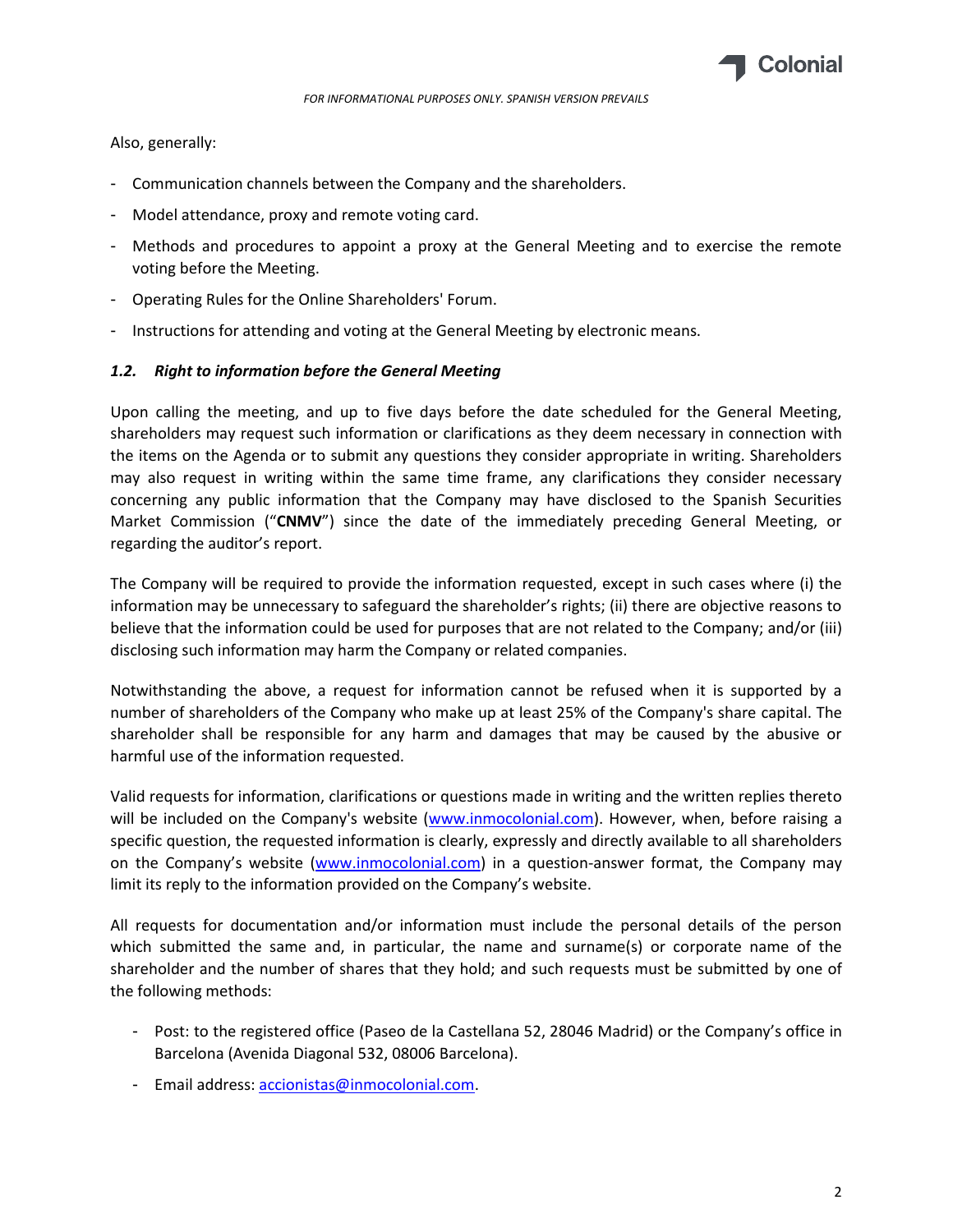

*FOR INFORMATIONAL PURPOSES ONLY. SPANISH VERSION PREVAILS*

Notwithstanding the above, shareholders or proxies attending the General Meeting by electronic means should follow, if they wish to exercise their right to information before the General Meeting, the procedure specified in the document "*Instructions for attending and voting at the General Meeting by electronic means*", available in the section on the Extraordinary General Meeting of Shareholders 2021 ("Online Attendance") on the Company's website ([www.inmocolonial.com\)](http://www.inmocolonial.com/).

## *1.3. Right to information during the General Meeting*

Shareholders attending the General Meeting by electronic means should follow, if they wish to exercise their rights to information during the General Meeting, the procedure specified in the document "*Instructions for attending and voting at the General Meeting by electronic means*" available in the section on the Extraordinary General Meeting of Shareholders 2021 ("Online Attendance") on the Company's website ([www.inmocolonial.com\)](http://www.inmocolonial.com/). For matters not expressly regulated, the same rules provided in the Regulations of the General Meeting for physical attendance to the General Meeting will apply.

## **2. THE RIGHT TO ADD TO THE AGENDA OR TO PRESENT NEW MOTIONS**

Shareholders of the Company representing at least 3% of the share capital may submit reasoned motions on matters that have already been or should be included in the Agenda for a General Meeting already called. Such right shall be exercised by delivering a certified notice to the Company, which must be received at its registered office, located at Paseo de la Castellana 52, 28046 Madrid, within five days from the date of publication of the call. Upon receiving such motions, the Company shall ensure that the motions and any accompanying documentation, if any, are disseminated among all other shareholders by keeping them published on the corporate website [\(www.inmocolonial.com\)](http://www.inmocolonial.com/).

By virtue of Article 519.1 of the revised text of the Spanish Limited Liability Companies Law as passed by the Legislative Royal Decree 1/2010 of 2 July (the "**Spanish Limited Liability Companies Law**"), the Company's shareholders making up at least 3% of the share capital will not ask to publish a supplement to the call of the General Meeting, including one or more items on the agenda, as it is an Extraordinary General Meeting.

### **3. ONLINE SHAREHOLDERS' FORUM**

On its website, the Company [\(www.inmocolonial.com\)](http://www.inmocolonial.com/) has created an Online Shareholders' Forum, which will remain active from the notice of the General Meeting of Shareholders until the date scheduled for such Meeting. This Forum may be accessed, with the due safeguards, by shareholders and specific and voluntary associations of shareholders duly established and have been entered in the special register created for such purposes by the CNMV under the recast text of the Spanish Limited Liability Companies Law passed by the Spanish Limited Liability Companies Law, with a view to facilitating communications between them before the General Meeting (see "*Operating Rules for the Online Shareholders' Forum*").